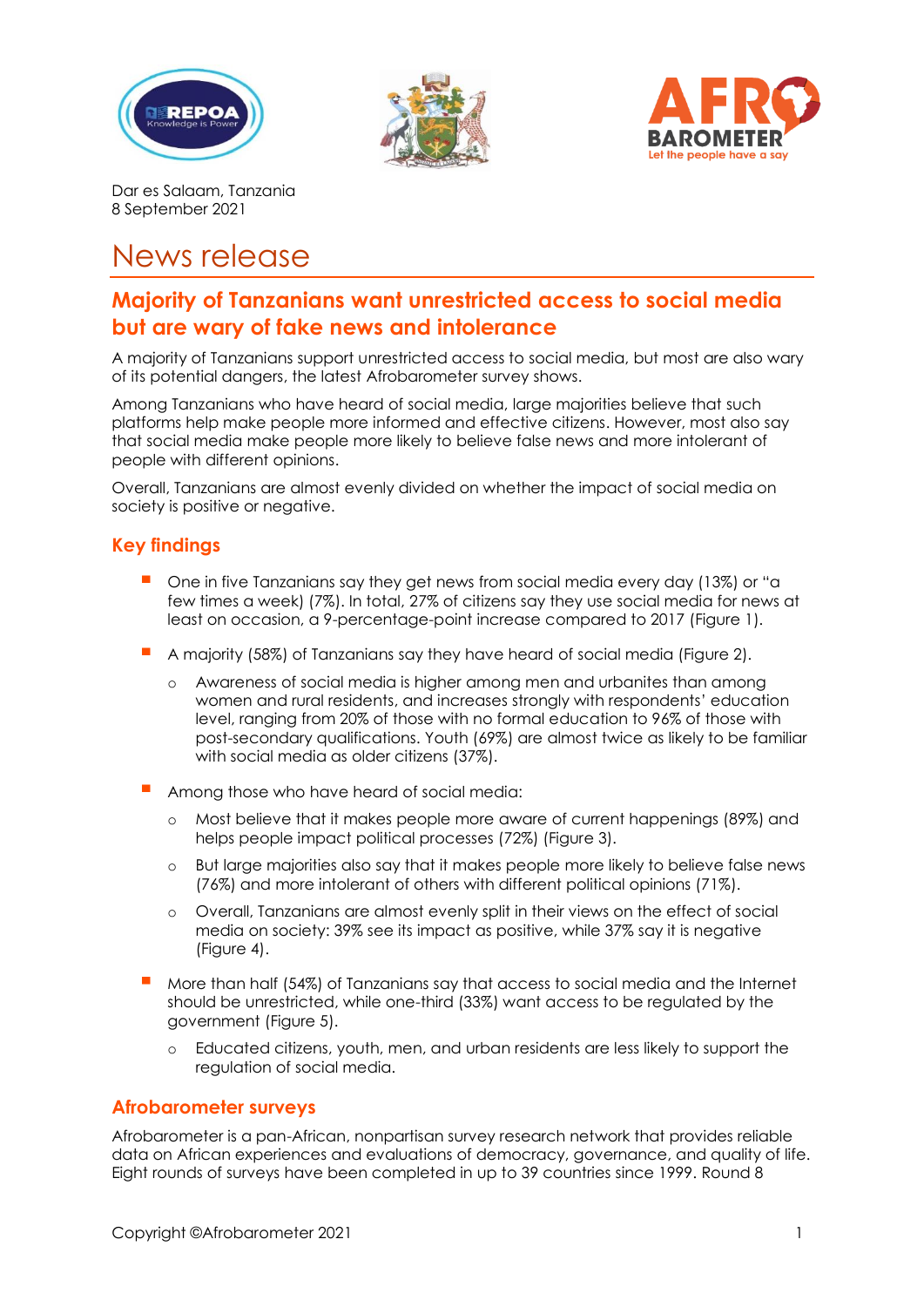

surveys (2019/2021) cover 34 countries. Afrobarometer conducts face-to-face interviews in the language of the respondent's choice.

The Afrobarometer team in Tanzania, led by REPOA, interviewed a nationally representative, random, stratified probability sample of 2,398 adults in March-April 2021. A sample of this size yields country-level results with a margin of error of +/-2 percentage points at a 95% confidence level. Previous surveys were conducted in Tanzania in 2001, 2003, 2005, 2008, 2012, 2014, and 2017.

# **Charts**



#### **Figure 1: Social media as news source |** Tanzania | 2021

*Respondents were asked: How often do you get news from social media such as Facebook, Twitter, WhatsApp, or others?*

#### **Figure 2: Heard of social media** I by socio-demographic group 1 2021



*Respondents were asked: Have you heard about social media, for example, Facebook, Twitter, and WhatsApp?*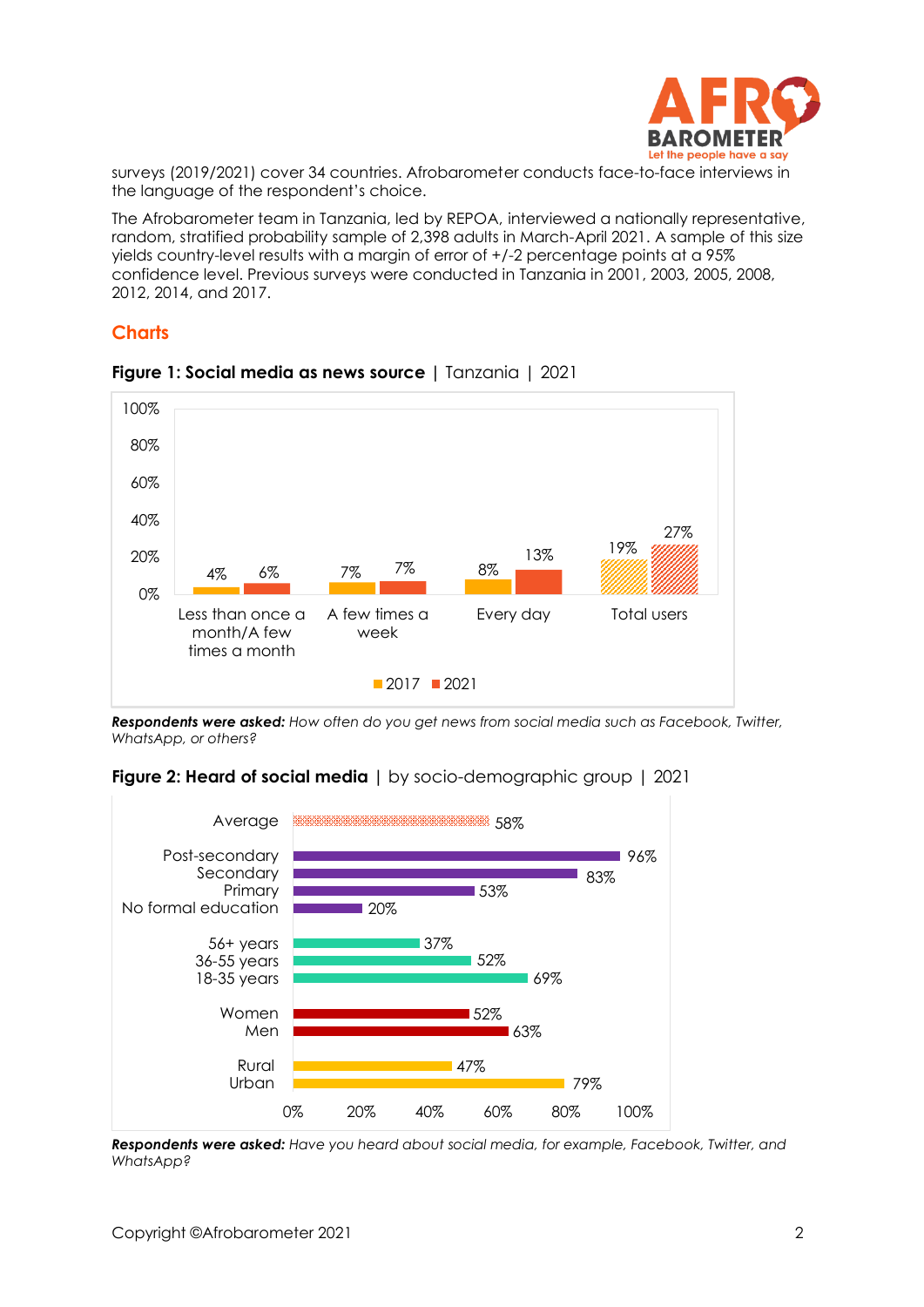

#### **Figure 3: Impact of social media on society** | by socio-demographic group | Tanzania | 2021



*Respondents who have heard about social media were asked: Regardless of whether you personally use social media yourself, please tell me whether you agree or disagree that social media [has the following effects]. (% who "agree" or "strongly agree")* 





*Respondents who have heard about social media were asked: Overall, do you think that the effects of social media on society are mostly positive, mostly negative, or haven't you heard enough to say?*